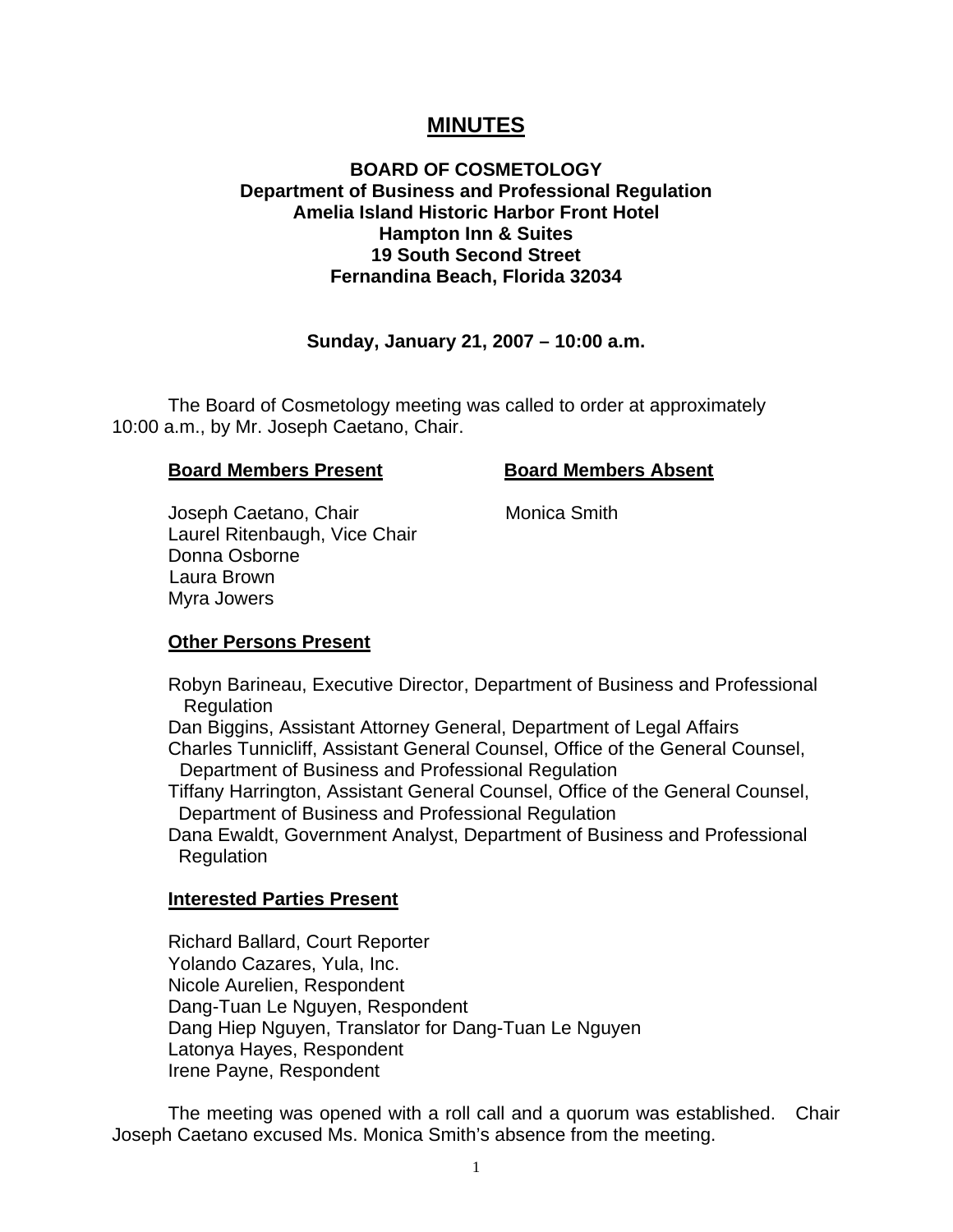#### **Disciplinary Matters**

 Mr. Dan Biggins, Assistant Attorney General, inquired if all the board members had received their board meeting materials and if the members had reviewed all the materials. All members responded in the affirmative to these questions.

### **Informal Hearings**

 Regarding Case No. 2006-020813 against Angel Nails II of Pompano Beach, Ms. Tiffany Harrington, Assistant General Counsel, stated that the Respondent elected an informal hearing. Ms. Harrington presented the department's case in this matter and suggested assessing a fine of \$750 and costs of \$140.69. The Respondent was not present for the meeting. Ms. Harrington informed the board that all fines and costs are paid in full. Mrs. Laura Brown moved that the board find the Respondent was properly served with the Administrative Complaint, that there was competent and substantial evidence to support the allegations as set forth in the Administrative Complaint, that the Respondent committed the offenses as outlined in the Administrative Complaint, and impose a fine of \$750 and costs of \$140.69. Ms. Donna Osborne seconded the motion. The motion passed unanimously.

 Regarding Case No. 2006-012556 against Canh Tan Vuong of Sebastian, Ms. Harrington informed the board that the Respondent elected an informal hearing however, the Respondent was not present for the meeting. Ms. Harrington presented the department's case in this matter and suggested assessing a fine of \$1,000 and costs of \$410.98. Ms. Osborne moved that the board find the Respondent was properly served with the Administrative Complaint, that there was competent and substantial evidence to support the allegations as set forth in the Administrative Complaint, that the Respondent committed the offenses as outlined in the Administrative Complaint, and impose a fine of \$1,000 and costs of \$410.98. Vice Chair Laurel Ritenbaugh seconded the motion. The motion passed unanimously.

 Regarding Case No. 2006-026115 against Curl Queen Beauty Salon of Jacksonville, Ms. Harrington informed the board that the Respondent elected an informal hearing. Ms. Harrington presented the department's case in this matter and suggested assessing a fine of \$1,000 and costs of \$71.61. Ms. Irene Payne was present for the meeting and was sworn in by the Court Reporter. Ms. Payne did not dispute the facts of finding in the case. Ms. Payne requested the board approve a payment plan for the fine and costs. Ms. Osborne moved that the board find the Respondent was properly served with the Administrative Complaint, that there was competent and substantial evidence to support the allegations as set forth in the Administrative Complaint, that the Respondent committed the offenses as outlined in the Administrative Complaint, and impose a fine of \$1,000 and costs of \$71.61 and that the final order incorporate a 12-month payment plan with the first payment of \$89.30 being due within 30 days of the date of the final order, plus 11 additional monthly payments of \$89.30 each. Ms. Myra Jowers seconded the motion. The motion passed unanimously.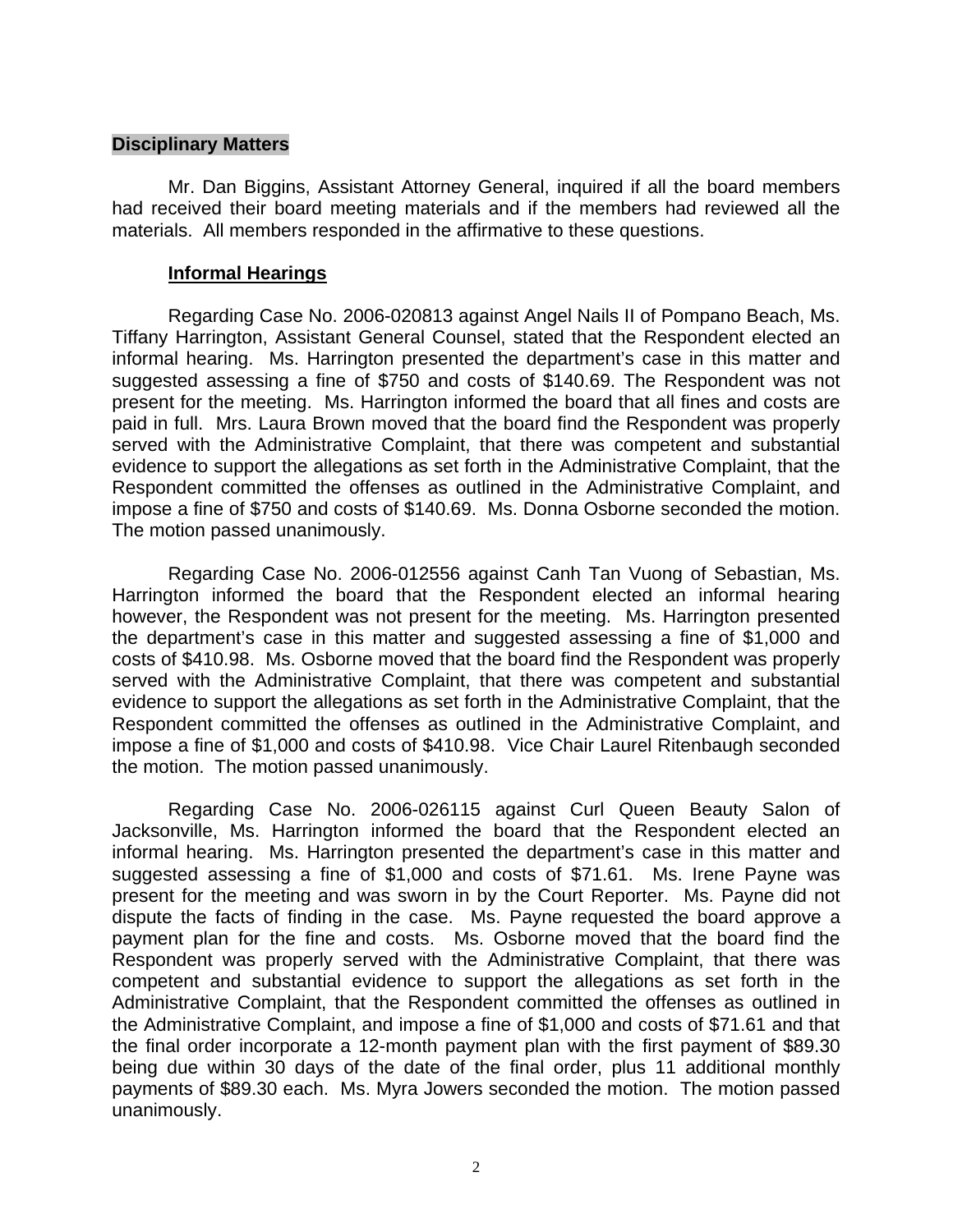Regarding Case No. 2005-037532 against J. Russell Salons of Palm Beach, Ms. Harrington requested this disciplinary case be pulled from the agenda to be considered at a later date.

Regarding Case No. 2005-046038 against Nicole Aurelien of Port St. Lucie, Ms. Harrington informed the board that the Respondent elected an informal hearing. Ms. Harrington presented the department's case in this matter and suggested assessing a fine of \$1,000 and costs of \$116.68. Ms. Nicole Aurelien was present for the meeting and was sworn in by the Court Reporter. Ms. Aurelien requested a payment plan for the fine and costs. Ms. Osborne moved that the board find the Respondent was properly served with the Administrative Complaint, that there was competent and substantial evidence to support the allegations as set forth in the Administrative Complaint, that the Respondent committed the offenses as outlined in the Administrative Complaint, and impose a fine of \$1,000 and costs of \$116.68 and that the final order incorporate an 11 month payment plan with the first payment of \$116.68 costs due within 30 days of the date of the final order plus 10 additional monthly payments of \$100 each. Mrs. Brown seconded the motion. The motion passed unanimously.

 Regarding Case No. 2006-031218 against Vilama Unisex Beauty Salon of Pompano Beach, Ms. Harrington informed the board that the Respondent elected an informal hearing however, the Respondent was not present for the meeting. Ms. Harrington presented the department's case in this matter and suggested assessing a fine of \$1,500 and costs of \$34.49. Ms. Osborne moved that the board find the Respondent was properly served with the Administrative Complaint, that there was competent and substantial evidence to support the allegations as set forth in the Administrative Complaint, that the Respondent committed the offenses as outlined in the Administrative Complaint and impose a fine of \$1,500 and costs of \$34.49. Mrs. Brown seconded the motion. The motion passed unanimously.

## **Motions for Waiver of Rights and Final Order**

 Regarding Case No. 2006-011126 against Dang-Tuan Le Nguyen of Tampa, Ms. Harrington informed the case was agended as a Motion for Waiver of Rights, however, Ms. Harrington requested the Board proceed with an Informal Hearing since the Respondent, Mr. Dang-Tuan Le Nguyen, was present for the meeting. Ms. Harrington presented the department's case and suggested assessing a fine of \$500 and costs of \$380.40. Mr. Dang Hiep Nguyen was also present for the meeting translating for Mr. Dang-Tuan Le Nguyen. Mr. Nguyen and Mr. Nguyen were sworn in by the Court Reporter. Mr. Nguyen requested the board approve a payment plan for the fine and costs. Mrs. Brown moved that the board find the Respondent was properly served with the Administrative Complaint, that there was competent and substantial evidence to support the allegations as set forth in the Administrative Complaint, that the Respondent committed the offenses as outlined in the Administrative Complaint, and impose a fine of \$500 and costs of \$380.40 and that the final order incorporate a 6-month payment plan with the first payment of \$380.40 being due within 30 days of the date of the final order, plus 5 additional monthly payments of \$100 each. Ms. Osborne seconded the motion and the motion passed unanimously.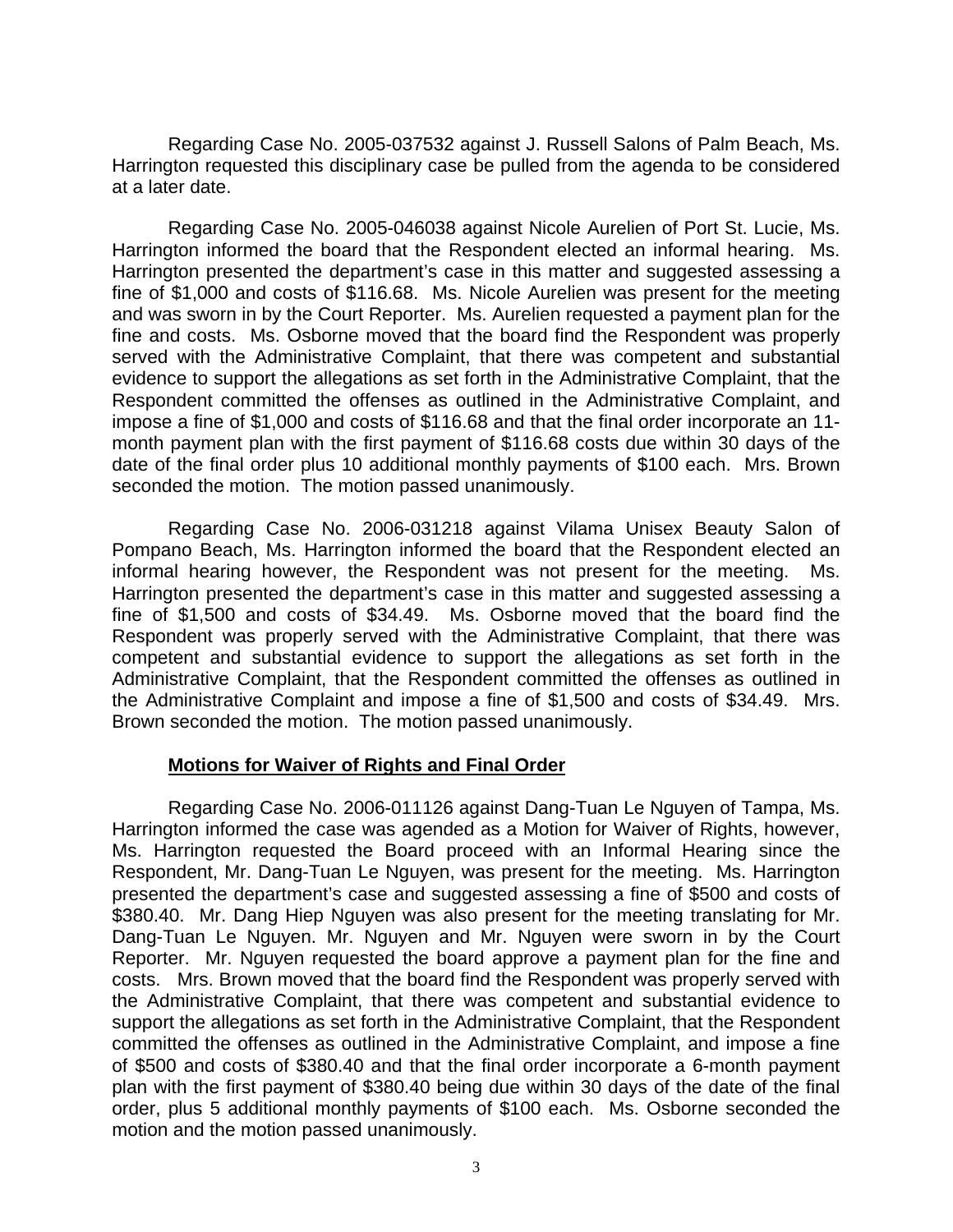Regarding Case No. 2006-015441 against Deluxe Nails, Inc., of Orlando, Ms. Harrington requested this disciplinary case be pulled from the agenda to be considered at a later date.

 Regarding Case No. 2006-032527 against Experts Beauty Nails of Miami, Ms. Harrington requested this disciplinary case be pulled from the agenda as the Respondent has requested a formal hearing before the Division of Administrative Hearings.

 Regarding Case No. 2005-058754 against Latonya R. Hayes of Tallahassee, Ms. Harrington informed the board that the case was agended as a Motion for Waiver of Rights, however, Ms. Harrington requested the Board proceed with an Informal Hearing since the Respondent, Ms. Latonya Hayes, was present for the meeting. Ms. Hayes was sworn in by the Court Reporter. Ms. Harrington presented the department's case and suggested assessing a fine of \$500 and costs of \$164.27. Ms. Hayes requested a payment plan for the fine and costs. After discussion, Ms. Osborne moved that the board find the Respondent was properly served with the Administrative Complaint, that there was competent and substantial evidence to support the allegations as set forth in the Administrative Complaint, that the Respondent committed the offenses as outlined in the Administrative Complaint and impose a fine of \$500 and costs of \$164.27 and that the final order incorporate a 6-month payment plan with the first payment of \$164.27 due within 30 days of the date of the final order. plus 5 additional monthly payments of \$100 each. Ms. Jowers seconded the motion. The motion passed unanimously.

 Regarding Case No. 2006-014908 against Latonya R. Hayes of Tallahassee, Ms. Harrington informed the board that the Administrative Complaint charged the Respondent with a violation of Section 477.0265(1)(e), Florida Statutes, in that it is unlawful for any person to attempt to obtain a license through fraudulent misrepresentations. Ms. Hayes was present for the meeting and was sworn in by the Court Reporter. Ms. Hayes addressed the board stating that she did not dispute the facts and requested that the board approve her for licensure since she has now complied with the remedial hour requirement for re-examination and has passed both portions of the cosmetology examination. After discussion, Vice Chair Ritenbaugh moved that the board find the Respondent was properly served with the Administrative Complaint, that there was competent and substantial evidence to support the allegations as set forth in the Administrative Complaint, that the Respondent committed the offenses as outlined in the Administrative Complaint, and impose a fine of \$500 and costs of \$100.55 and that the final order incorporate a 6-month payment plan with the first payment of \$100.55 due within 30 days of the date of the final order, plus 5 additional monthly payments of \$100 each, and that the board approve Ms. Hayes for licensure with the condition that if Ms. Hayes does not comply with the terms of the final order, her cosmetology license will be placed on a suspended status until all fines and costs are paid in full. Ms. Jowers seconded the motion and the motion passed unanimously.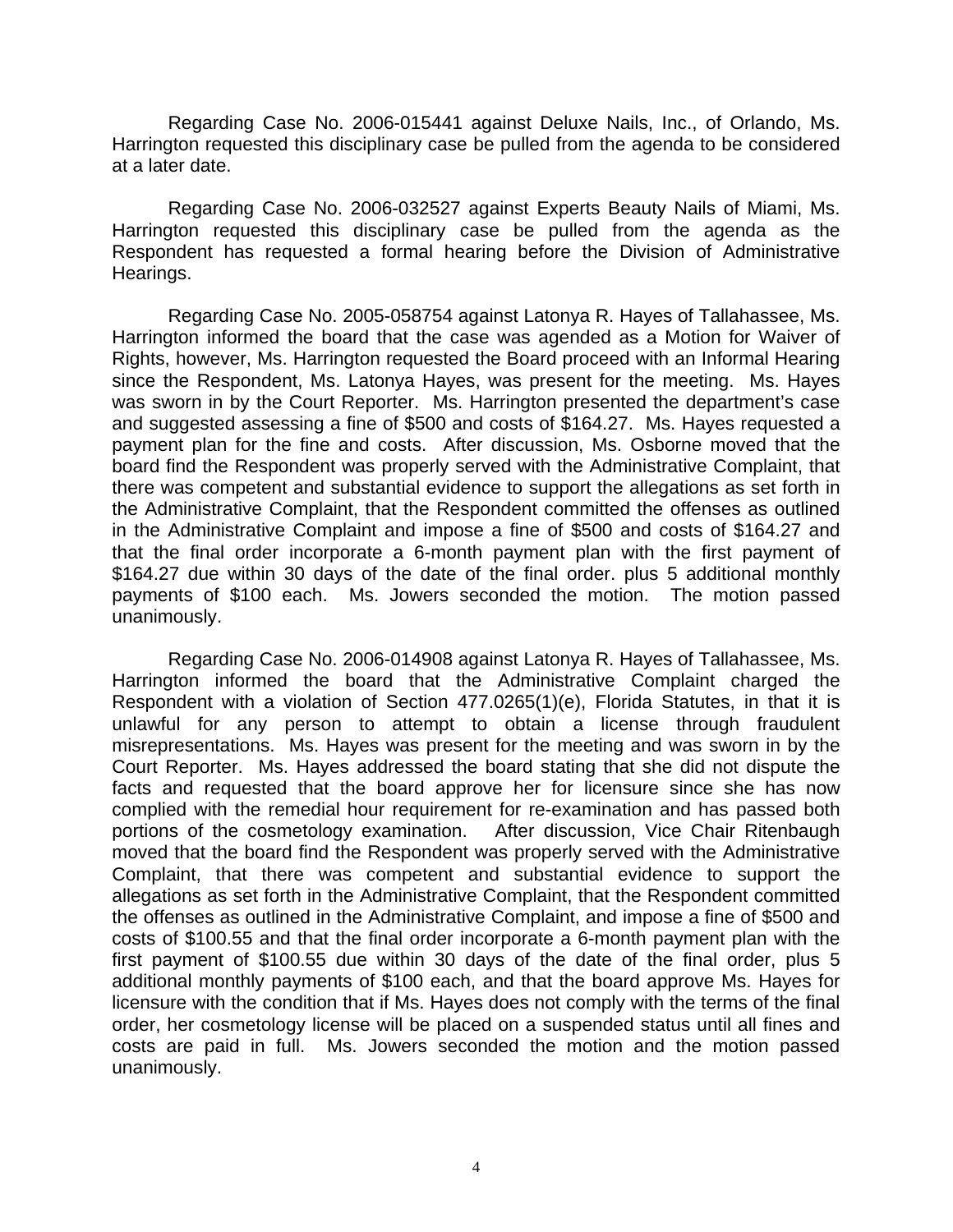Regarding Case No. 2006-014047 against Shalita Parks of Tampa, Ms. Harrington informed the board that an investigation revealed that the Respondent submitted insufficient funds on behalf of 71 hair braiding registrants who paid the Respondent as part of their hair braiding course fee with the expectation that the Respondent was to remit the application fee to the department. Department records reveal the insufficient funds total \$2,100 plus \$123 in service charges; only \$383 has been remitted by Ms Parks as restitution. Ms. Harrington informed the board, to date, approximately 63 of the hair braider registrants remain licensed; however, the department has not received payment. The Administrative Complaint charged the Respondent with a violation of Section 477.028(1)(b), Florida Statutes, by committing fraud, deceit and misconduct in the practice of cosmetology and suggested assessing a fine of \$500 and costs of \$298.28. Ms. Parks was not present for the meeting. Ms. Harrington presented the board with a faxed, written explanation of events submitted by Ms. Parks. After discussion, Mr. Biggins advised that board that their rules do not provide them the authority to revoke Ms. Parks' hair braider providership. Mrs. Brown moved that the board find that the Respondent was properly served with the Administrative Complaint, the Respondent failed to respond within 21 days thereby waiving her right to elect a hearing in this matter, that the board accept the allegations as stated in the Administrative Complaint and adopt them as the finds of fact and conclusions of law of the board and impose a fine of \$500, costs of \$298.28, restitution of \$1,840, all to be paid in the form of a cashier's check, money order or cash, and the revocation of Ms. Parks' cosmetology license CL228613. Ms. Osborne seconded the motion. The motion passed unanimously.

 Unless otherwise stated, by appropriate motion the board found that the Respondent was properly served with the Administrative Complaint, the Respondent failed to respond within 21 days thereby waiving their right to elect a hearing in this matter, the board accepted the allegations as stated in the Administrative Complaint and adopted them as the findings of fact and conclusions of law of the board, and imposed the penalties shown below:

- Ahmed Aki Saad; Tampa Case No. 2006-020847 \$1,000 fine and \$50.91 costs
- Alesia A. Mason; North Palm Beach Case No. 2005-051287 \$1,500 fine and \$127.31 costs
- **Donald Roye; West Palm Beach** Case No. 2005-051470 \$1,000 fine and \$96.06 costs
- **Doreen Sandra Rhondin; Jacksonville** Case No. 2006-024447 \$500 fine and \$50.31 costs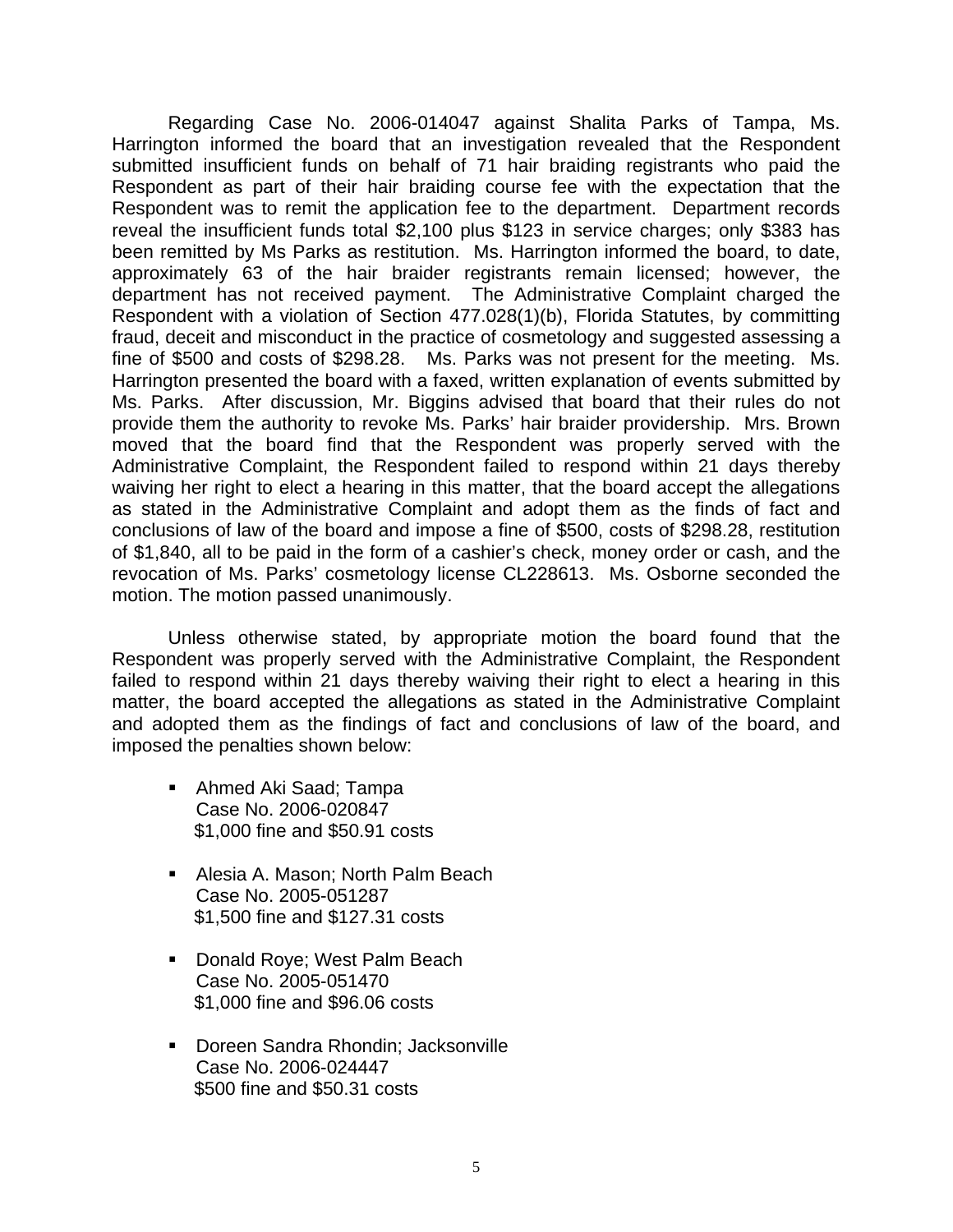- Duc Huule: Davie Case No. 2005-019218 \$500 fine and \$40.17 costs
- **Erich W. Roa: West Palm Beach** Case No. 2006-005332 \$1,500 fine and \$121.82 costs
- **Francisca G. Santana: Hialeah** Case Nos. 2006-010814 & 2006-029053 \$500 fine and \$147.51 costs
- **Glamour Nails; Tampa** Case No. 2006-020918 \$500 fine and \$360.60 costs
- **Heather Lavonne Feagin; Sanford** Case No. 2005-009960 \$500 fine and \$138.78 costs
- **E** Leroy Clay, Jr. & Razor Sharpe Cutz-N-Stylez; Gainesville Case Nos. 2006-032553 & 2006-027342 \$500 fine and \$133.61 costs
- **Lucia G. Lantigua; Pembroke Pines** Case No. 2006-026615 \$1,000 fine and \$123.69 costs
- Maria Collado; Miami Case No. 2003-082461 \$2,000 fine and \$192.79 costs
- Nail 'Amour; Port Richey Case No. 2006-023619 \$500 fine and \$334.94 costs
- **Phuong Khanh T. Nguyen; Orlando** Case No. 2006-025046 \$500 fine and \$71.29 costs
- **Poetic Look Beauty Salon; Ft. Lauderdale** Case No. 2006-030055 \$500 fine and \$79.49 costs
- Rickie Van Tran; Wesley Chapel Case No. 2006-020936 \$500 fine and \$360.60 costs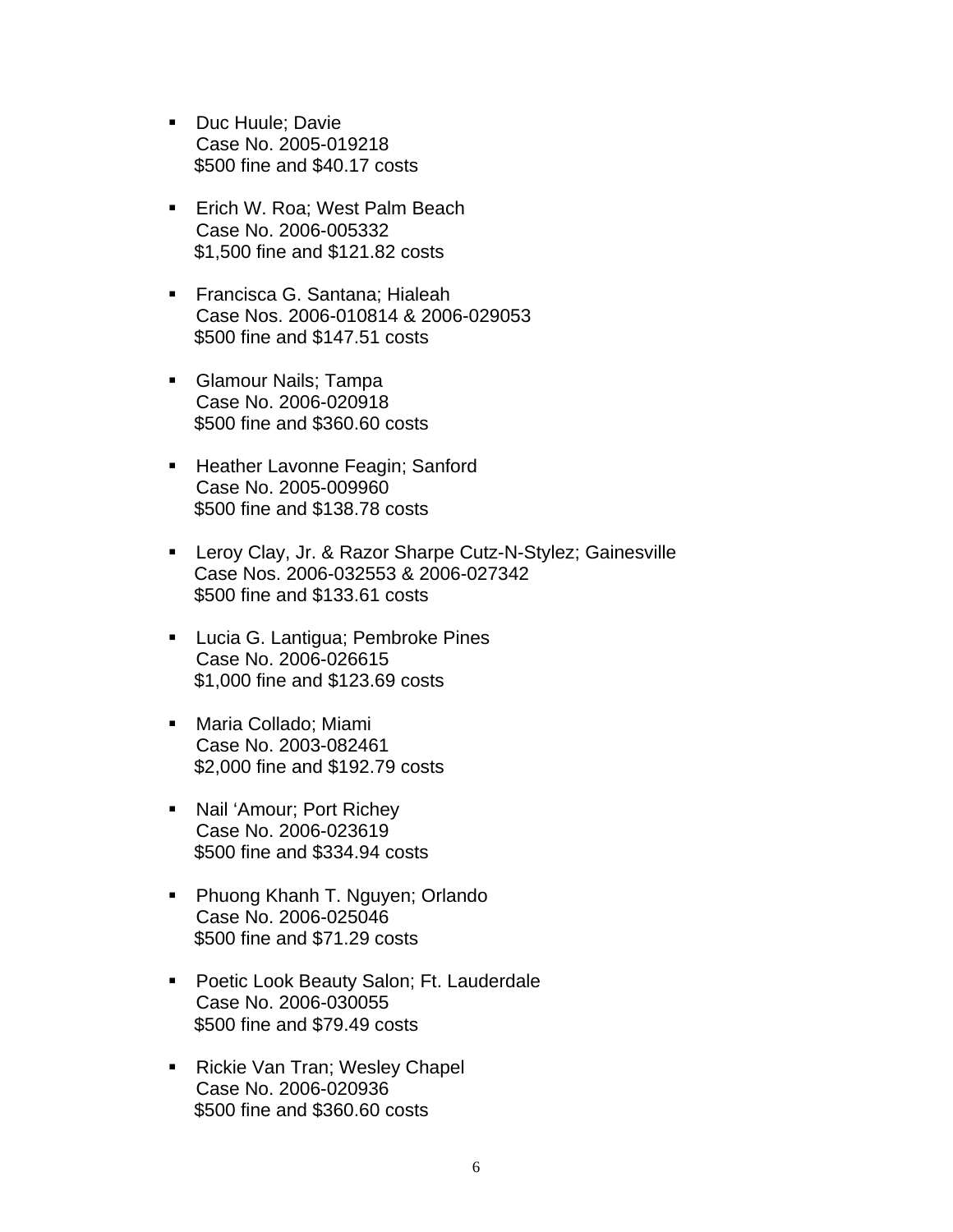- **Sharp Image Hair Salon; West Palm Beach** Case No. 2005-063481 \$750 fine and \$112.06 costs
- **Stefanie Ramos**; Miami Case No. 2005-050473 \$500 fine and \$57.90 costs
- **Taneka N. Lennon: West Palm Beach** Case No. 2004-033769 \$1,000 fine and \$126.14 costs
- Yolanda Allen-Johnson; Clearwater Case No. 2005-058654 \$500 fine and \$70.45 costs
- **EXEC** 2 Zhanette House of Beauty, Inc.; Miramar Case No. 2005-020934 \$574 fine
- Belinda D. Ellison: Winter Haven Case No. 2005-047381 \$500 fine and \$60.40 costs

# **Settlement Stipulations**

 Unless otherwise stated, by appropriate motion the board found the Respondent to have committed the offenses as alleged in the Administrative Complaint and adopted the Stipulation of the parties as the board's final action regarding a penalty to be imposed on the Respondent as follows:

- **Ebony & Ivory Beauty Salon; Jacksonville** Case No. 2006-013512 \$200 fine and \$320.03 costs
- **Hair Design Medispa; Lighthouse Point** Case No. 2006-031817 \$250 fine and \$98.55 costs
- **Le's Nails: Tallahassee** Case No. 2006-036789 \$250 fine and \$94.95 costs
- **Bac Quang Do and Foxy Nail & Spa; Riverview** Case Nos. 2006-020690 & 2006-020674 \$500 fine and \$402.94 costs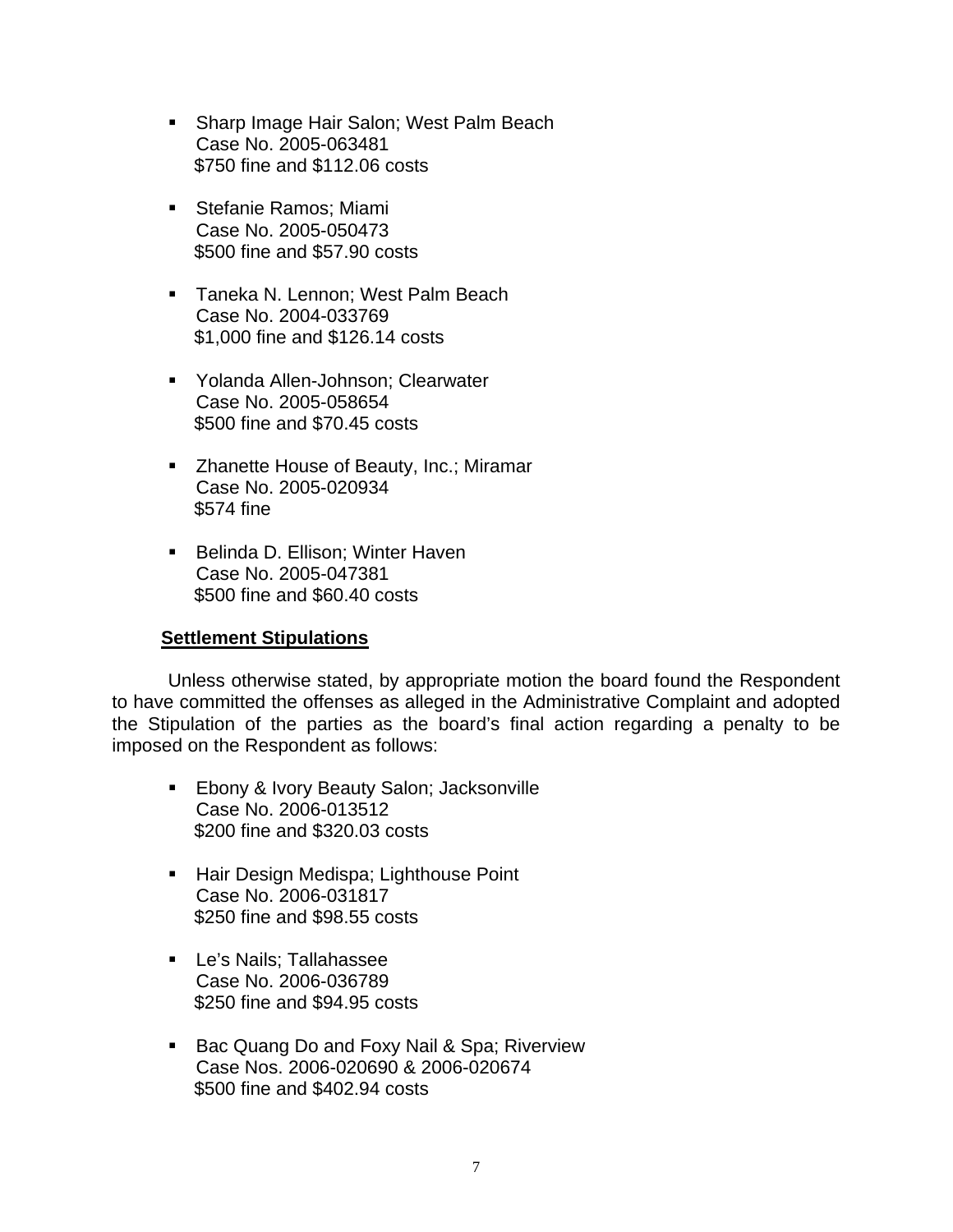- A+ Nails; Orlando Case No. 2006-003502 \$700 fine
- **Andres F. Angulo; Tampa** Case No. 2006-033090 \$1,000 fine and \$86.50 costs
- Anh Tho Thi Tran; Largo Case No. 2006-015443 \$500 fine and \$380.88 costs
- Coopers Cuts & Style; Port St. Joe Case No. 2006-010512 \$250 fine
- **Creative Nails; Melbourne** Case No. 2006-001187 \$425.76 fine
- **Famous Nails; Tampa** Case No. 2006-020667 \$500 fine and \$376.70 costs
- **Fashion Nails; Orlando** Case No. 2006-013643 \$500 fine and \$319.05 costs
- **Lee Nails; Largo** Case No. 2006-018778 \$500 fine and \$334.94 costs
- Maria Nails & Spa; Orlando Case No. 2006-013645 \$500 fine and \$319.05 costs
- **Pro Nails; Lakeland** Case No. 2006-023543 \$500 fine and \$320.34 costs
- Regal Nails; Sanford Case No. 2006-025045 \$500 fine and \$66.07 costs
- **Salon Express; Lauderhill** Case No. 2006-035567 \$1,000 fine and \$99.89 costs